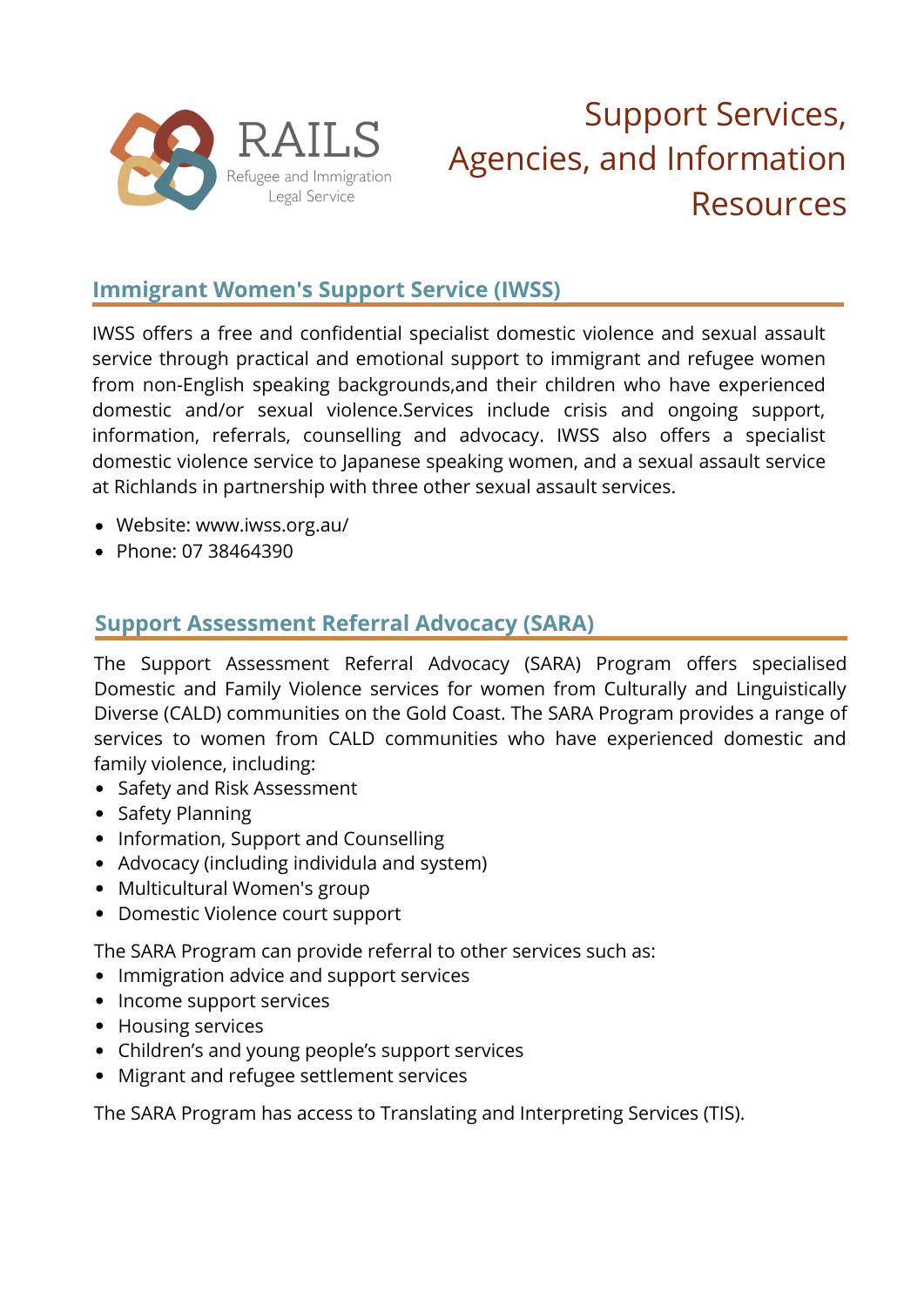- Phone: 0405 065 544
- Location: Gold Coast

## **Legal Aid Queensland**

Legal Aid Queensland gives legal help to financially disadvantaged people. They can help if you:

- are experiencing domestic and family violence
- have a child protection matter
- are or might be separating (parenting arrangements, child support, separation, divorce)
- have been charged with an offence
- have questions about consumer and debt matters (consumer rip-offs, debt, loan payments, house repossession)
- are making an anti-discrimination claim (race, age, gender, sexuality etc).
- Website: www.legalaid.qld.gov.au
- Phone: 1300 65 11 88
- Locations: Brisbane, Bundaberg, Caboolture, Cairns, Inala, Ipswich, Mackay, Maroochydore, Mount Isa, Rockhampton, Southport, Toowoomba, Townsville and Woodridge. Woodridge

#### **Multicultural Development Australia (MDA)**

MDA is an independent organisation committed to achieving the best settlement outcomes for their clients. As one of Queensland's largest multicultural agencies, MDA works with:

- refugees,
- international students,
- people seeking asylum and migrants, as well as
- their local communities.

For asylum seekers awaiting refugee status determination, MDA provides crucial support in the form of Status Resolution Support Services (SRSS) which includes personal case management and housing support. Eligibility for SRSS is determine according to a set criteria. All eligibility enquiries should be directed towards MDA.

- Website: https://mdaltd.org.au/
- Phone: 3337 5400 (Woolloongabba office) or 4632 1466 (Toowoomba office)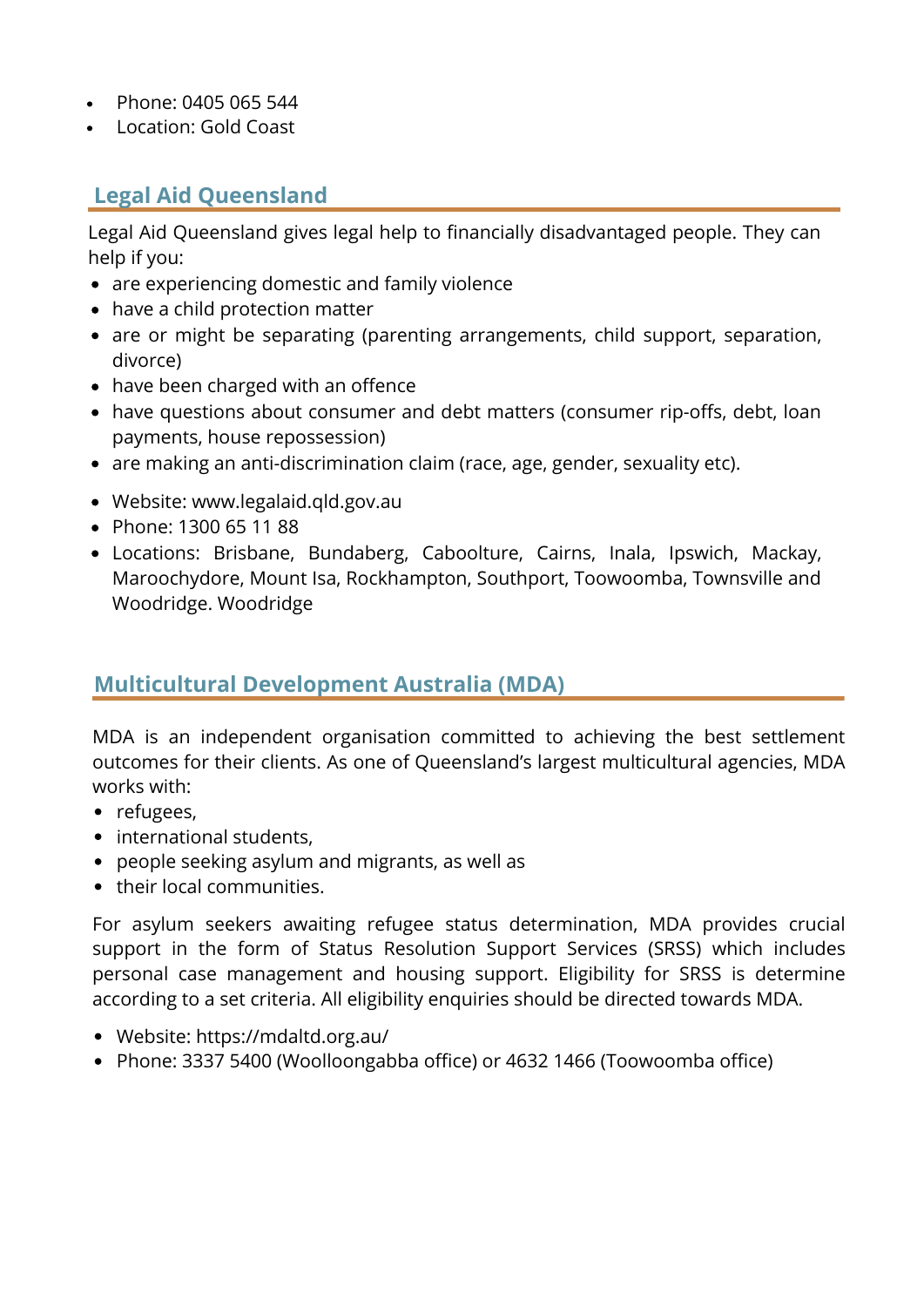#### **Romero Centre**

The Romero Centre was established in response to the needs of people arriving in Australia seeking safety and human rights. The Romero Centre is one of the ways that Mercy Community Services supports people facing the challenges of seeking asylum. Their support services for asylum seekers include: practical support; legal connections; English and skills; and community events.

- Website: https://romero.mercycommunity.org.au/
- Phone: 3013 0100
- Location: Dutton Park

# **Queensland Program of Assistance to Survivors of Torture and Trauma (QPASTT)**

QPASTT provides flexible and culturally sensitive services to promote the health and well-being of people who have been tortured or who have suffered refugee related trauma prior to migrating to Australia. QPASTT aims to provide services which address the range of physical, psychological and social needs that survivors of torture and trauma have. All services are free and confidential.

- Website: http://qpastt.org.au/
- Phone: (07) 3391 6677 (Brisbane office, Woolloongabba)
- Locations: Brisbane, Logan, Toowoomba, Gold Coast, Townsville, and Cairns.

#### **Access Community Services**

Access Community Services provides settlement, employment, training, and youth support services and housing and social enterprise opportunities for migrants, refugees and Australian born clients. Their services are delivered right across Queensland with a particular focus on the South East, including Logan City, Ipswich City and the Gold Coast.

- Website: www.accesscommunity.org.au
- Phone: (07) 3412 8222